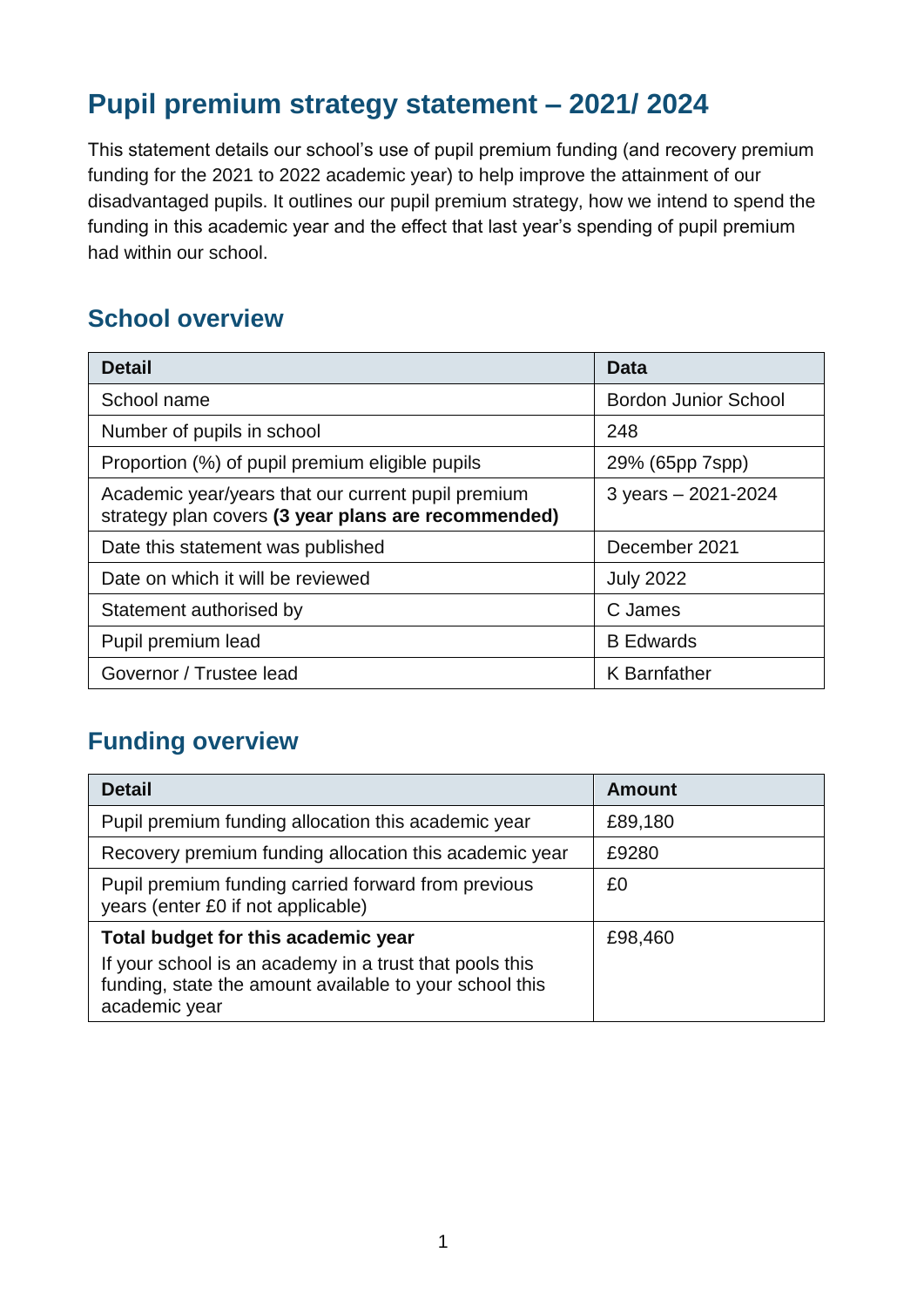# **Part A: Pupil premium strategy plan**

## **Statement of intent**

At Bordon Junior School, our intention is that all pupils, irrespective of their background or the challenges they face, make good progress and achieve high attainment across all subject areas. The focus of our pupil premium strategy is to support disadvantaged pupils to achieve that goal, including progress for those who are already high attainers.

Educational research is at the core of the strategies we implement for all our pupils. It is the driving force that allows us to explore and deliver a range of support geared towards improving the achievement of pupils from disadvantaged backgrounds. In the Education Endowment Foundation (EEF) guide, consistent, high quality teaching in every classroom is fundamental in ensuring that pupils from disadvantaged backgrounds reach their full potential. We are committed to expanding our knowledge through regular, professional reading, training and working with educational professionals within the academy trust and outside the setting. We share knowledge and research through weekly training and staff meetings and have used whole school training projects including Accelerated Reader.

Our research- based approach forms the foundation on how we allocate our funding to support teaching, targeted academic support and wider school strategies. Our approach is continually under review, based on diagnostic assessment and changing needs.

## **Challenges**

This details the key challenges to achievement that we have identified among our disadvantaged pupils.

| <b>Challenge</b><br>number | <b>Detail of challenge</b>                                                                                                                                                                     |
|----------------------------|------------------------------------------------------------------------------------------------------------------------------------------------------------------------------------------------|
|                            | Assessments, observations and discussions with pupils indicate that<br>many disadvantaged pupils have a lack of phonic understanding. This<br>negatively impacts their development as readers. |
|                            | Children have under-developed oral language skills and vocabulary<br>gaps. This is more evident amongst disadvantaged pupils.                                                                  |
| 3                          | Internal assessments show that maths attainment among disadvantaged<br>pupils is below that of non-disadvantaged pupils.                                                                       |
| 4                          | Our attendance data indicts that attendance among disadvantaged<br>pupils is 1.71% lower than for non -disadvantaged pupils.<br>Ensure individual pupils' attendance meets or exceeds 95%      |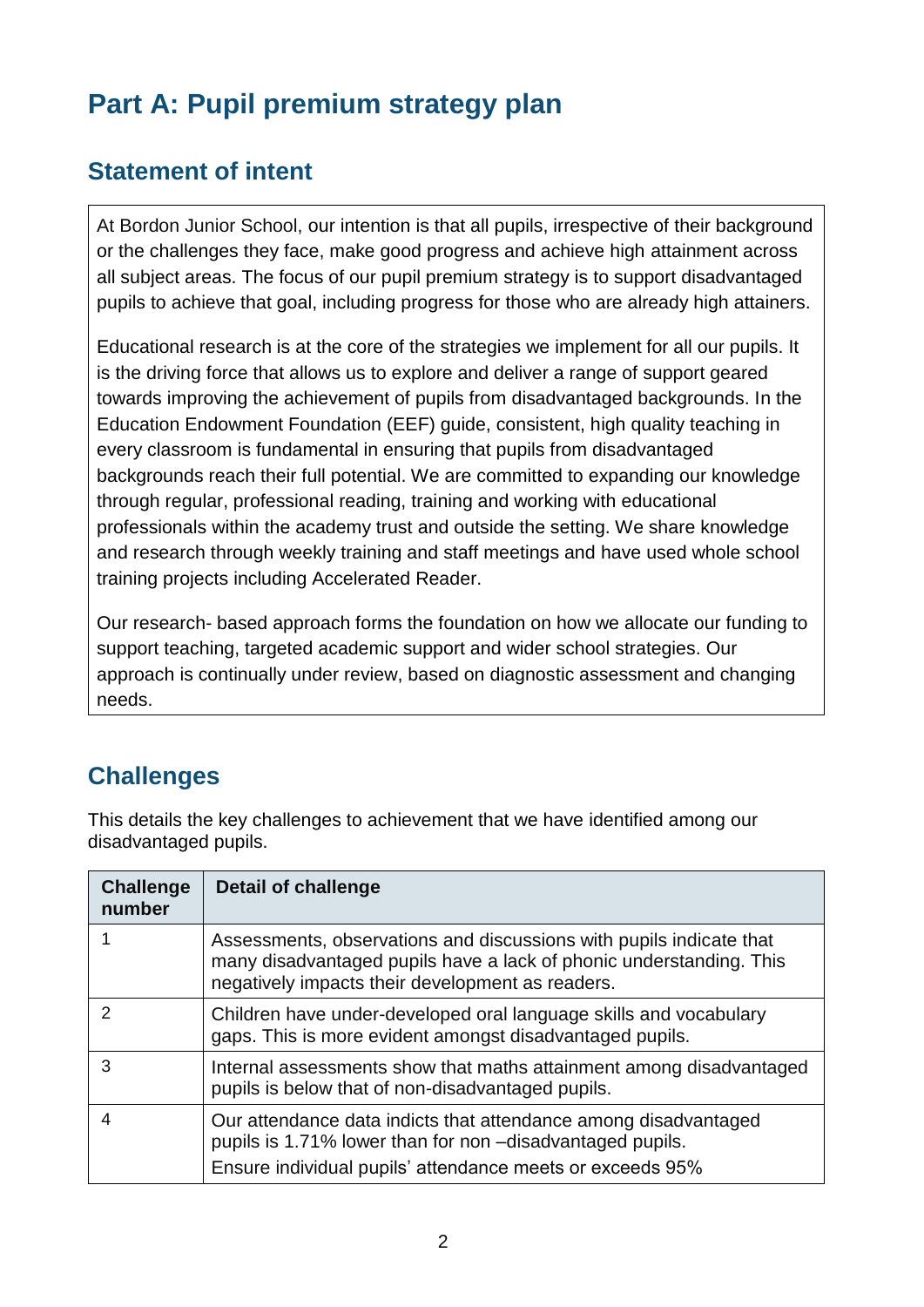| 5 | Our assessments, e.g. The Sterling Well-Being Questionnaire,<br>observations and discussions with pupils show that the wellbeing of<br>many disadvantaged pupils has been impacted by school closures to a<br>greater extent than for other pupils eg. lack of enrichment opportunities |
|---|-----------------------------------------------------------------------------------------------------------------------------------------------------------------------------------------------------------------------------------------------------------------------------------------|
|   | during school closure.                                                                                                                                                                                                                                                                  |

### **Intended outcomes**

This explains the outcomes we are aiming for **by the end of our current strategy plan**, and how we will measure whether they have been achieved.

| <b>Intended outcome</b>                                                                | <b>Success criteria</b>                                                                                                                                                           |
|----------------------------------------------------------------------------------------|-----------------------------------------------------------------------------------------------------------------------------------------------------------------------------------|
| Improve reading attainment<br>among disadvantaged pupils                               | KS2 reading outcomes in 23/24 show that<br>disadvantage pupils scores are in line with non-<br>disadvantaged.                                                                     |
| Improved oral language skills and<br>vocabulary among disadvantaged<br>pupils.         | Assessments and observations indicate significantly<br>improved oral language among disadvantaged pupils.<br>This is evident when triangulated with other sources of<br>evidence. |
| Improved maths attainment for<br>disadvantaged pupils at the end of<br>KS <sub>2</sub> | KS2 maths outcomes in 2023/2024 show that<br>disadvantaged pupils are in line with non-<br>disadvantaged.                                                                         |
| Improved attendance for<br>disadvantaged pupils                                        | Attendance data for disadvantaged pupils be in line<br>with non-disadvantaged and reach 95% individually.                                                                         |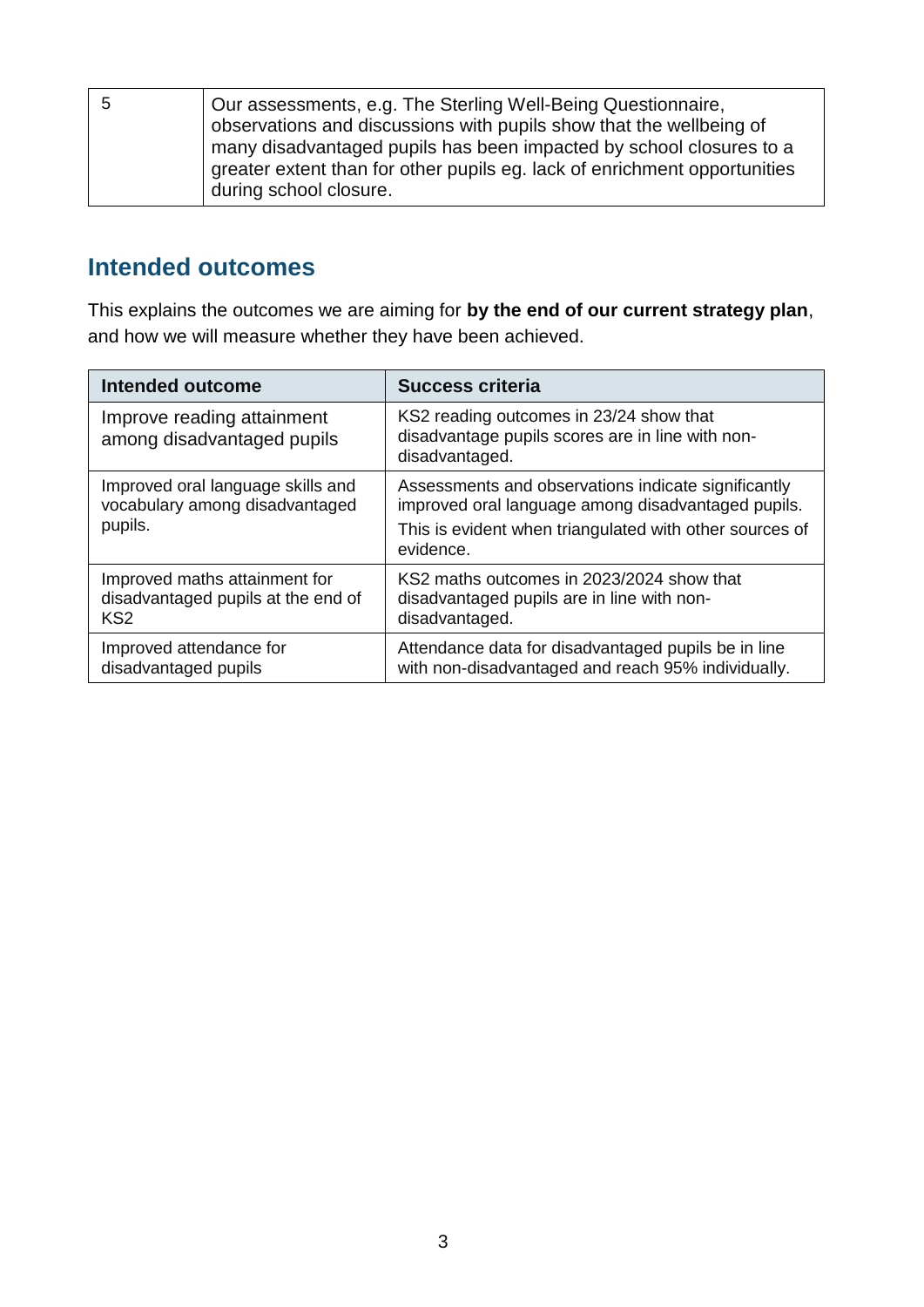## **Activity in this academic year**

This details how we intend to spend our pupil premium (and recovery premium funding) **this academic year** to address the challenges listed above.

#### **Teaching (for example, CPD, recruitment and retention)**

Budgeted cost: £25,000 – £38,000

| <b>Activity</b>                                                                                                                                                                                                                                                                                                               | <b>Evidence that supports this</b><br>approach                                                                                                                                                                                                                                                                | <b>Challenge</b><br>number(s)<br>addressed |
|-------------------------------------------------------------------------------------------------------------------------------------------------------------------------------------------------------------------------------------------------------------------------------------------------------------------------------|---------------------------------------------------------------------------------------------------------------------------------------------------------------------------------------------------------------------------------------------------------------------------------------------------------------|--------------------------------------------|
| Ensure all teachers receive their<br>allowance of CPD focussed on:<br>- supporting writing to get to<br>greater depth<br>- supporting vocabulary building<br>- maths teaching<br>- wider curriculum<br>CPD delivered during staff<br>meetings by subject leaders<br>Implementing a synthetic<br>systematic phonics programme. | Phonics approaches have a strong<br>evidence base that indicates a<br>positive impact on the accuracy of<br>word reading (though not<br>necessarily comprehension),<br>particularly for disadvantaged<br>pupils:<br><b>Phonics   Toolkit Strand  </b><br><b>Education Endowment Foundation</b><br><b>IEEF</b> | 2,3                                        |
| Additional non-class based time for<br>teaching staff.<br>Additional teaching staff providing<br>in lesson support in target year<br>groups.                                                                                                                                                                                  | Improving mathematics I Ks2/3 - EEF<br>https://educationendowmentfounda<br>tion.org.uk/education-<br>evidence/guidance-reports/maths-<br>$ks-2-3$                                                                                                                                                             | 1, 2, 3                                    |
| Catch up sessions run before and<br>after school with specialist<br>teachers.<br>1:1 tutoring sessions provided with<br>specialist tutor.<br>Volunteer reading programme in<br>place for eligible children.                                                                                                                   | Improving mathematics in KS2/KS3 -<br>EEF<br>https://educationendowmentfounda<br>tion.org.uk/education-<br>evidence/guidance-reports/maths-<br>$ks-2-3$                                                                                                                                                       | 1, 2, 3                                    |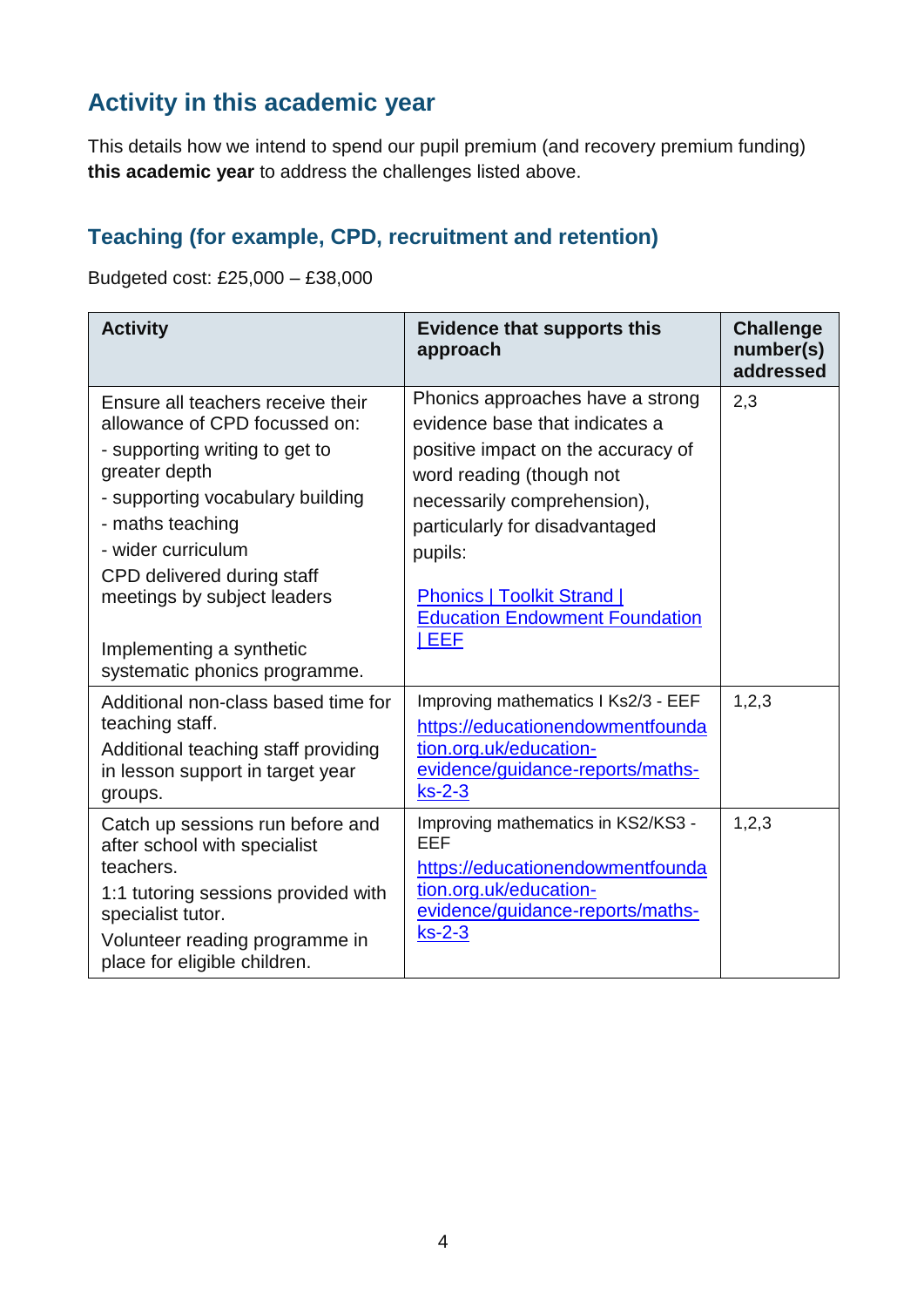## **Targeted academic support (for example, tutoring, one-to-one support structured interventions)**

Budgeted cost: £25,000 – £30,000

| <b>Activity</b>                                                                                                                                                                                              | <b>Evidence that supports this</b><br>approach                                                                                                                                                                                                                                                                                               | <b>Challenge</b><br>number(s)<br>addressed |
|--------------------------------------------------------------------------------------------------------------------------------------------------------------------------------------------------------------|----------------------------------------------------------------------------------------------------------------------------------------------------------------------------------------------------------------------------------------------------------------------------------------------------------------------------------------------|--------------------------------------------|
| Enhanced inclusion team including<br>increased leadership and direct<br>support to staff and pupils.                                                                                                         | There is extensive evidence<br>associating childhood social and<br>emotional skills with improved<br>outcomes at school and in later<br>life (e.g., improved academic<br>performance, attitudes,<br>behaviour and relationships with<br>peers):<br><b>EEF</b> Social and Emotional Le<br>arning.pdf(educationendowment<br>foundation.org.uk) | 4,5                                        |
| Additional support from educational<br>psychologists.                                                                                                                                                        | Educational psychologists support<br>with emotional based school<br>avoidance.<br>https://www.hants.gov.uk/educat<br>ionandlearning/educationalpsyc<br>hology/documents                                                                                                                                                                      | 5                                          |
| Establish small group maths<br>interventions for disadvantaged<br>pupils falling behind age related<br>expectations.<br>Provide catch-up sessions for<br>mathematics - identified as an area<br>of weakness. | Improving maths in KS2/3 - EEF<br>https://educationendowmentfou<br>ndation.org.uk/education-<br>evidence/guidance-<br>reports/maths-ks-2-3                                                                                                                                                                                                   | 3                                          |
| Establish a wide range of<br>structured interventions targeted at<br>maths and English support for<br>children eligible for PP.                                                                              | Evidence suggests that a selection<br>of high-quality, well-structured<br>interventions can enhance pupil<br>progress. Research by the EEF on<br>TA interventions.<br>https://educationendowmentfou<br>ndation.org.uk/courses/making-<br>best-use-of-teaching-assistants-<br>online-course/structured-<br>interventions                      | 1,2,3                                      |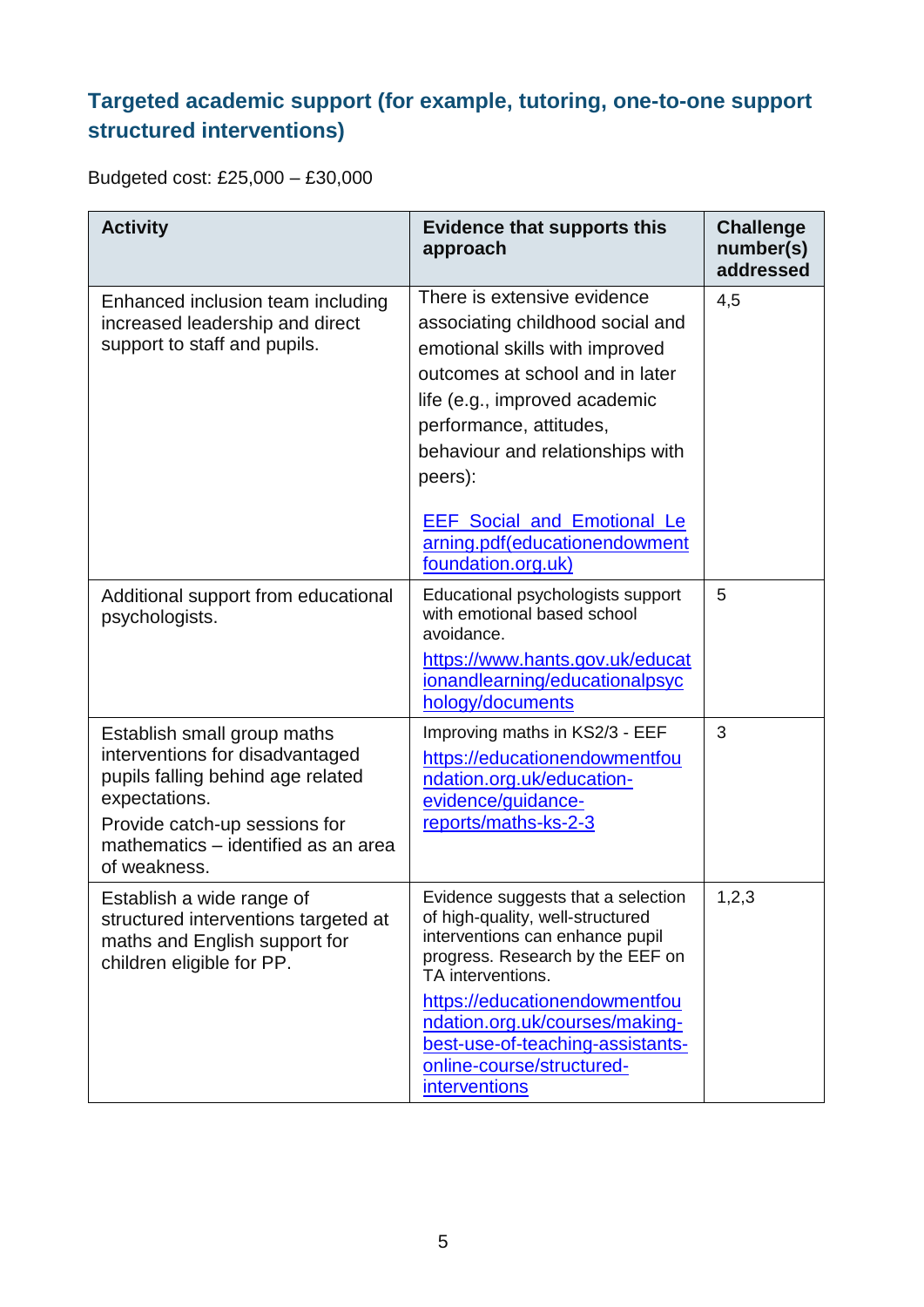## **Wider strategies (for example, related to attendance, behaviour, wellbeing)**

Budgeted cost: £25,000-£30,000

| <b>Activity</b>                                                                                                                                                                                                                                                                                                                                                                                                                                      | <b>Evidence that supports this</b><br>approach                                                                                                                                                                                                                                                                                                                                                                                   | <b>Challenge</b><br>number(s)<br>addressed |
|------------------------------------------------------------------------------------------------------------------------------------------------------------------------------------------------------------------------------------------------------------------------------------------------------------------------------------------------------------------------------------------------------------------------------------------------------|----------------------------------------------------------------------------------------------------------------------------------------------------------------------------------------------------------------------------------------------------------------------------------------------------------------------------------------------------------------------------------------------------------------------------------|--------------------------------------------|
| Extended curriculum opportunities<br>for eligible pupils.<br>'SASA' rocket scientists<br>Musical opportunities - clubs,<br>competitions, visits, scholarships<br>Sporting opportunities -<br>-<br>competitions, club funding, visits<br>A wider ranging programme of<br>curricular activities aimed at<br>developing key personal attributes<br>to transfer into the classroom.<br>Activities to include: Music, sport,<br>cookery and Forest School | While interventions may well be<br>one part of an effective Pupil<br>Premium strategy, they are<br>likely to be most effective when<br>deployed alongside efforts to<br>improve teaching, and attend to<br>wider barriers to learning, such<br>as attendance and behaviour -<br>EEF Pupil premium guidance.<br>https://educationendowmentfou<br>ndation.org.uk/public/files/Publi<br>cations/Pupil_Premium_Guidan<br>ce_iPDF.pdf | 4,5                                        |
| Subsidies for trips including<br>residential which ensures maximum<br>uptake.                                                                                                                                                                                                                                                                                                                                                                        | Wider strategies relate to the<br>most significant non-academic<br>barriers to success in school,<br>including attendance,<br>behaviour and social and<br>emotional support. While many<br>barriers may be common<br>between schools, it is also<br>likely that the specific features<br>of the community each school<br>serves will affect spending in<br>this category - EEF Pupil<br>premium guidance.                        | 5                                          |
| Mentor programme in place for<br>disadvantaged pupils.<br>Ambassador programme for year 6<br>eligible children transitioning to year<br>7                                                                                                                                                                                                                                                                                                            | The EEF guide to mentoring:<br>https://educationendowmentfou<br>ndation.org.uk/education-<br>evidence/teaching-learning-<br>toolkit/mentoring                                                                                                                                                                                                                                                                                    | 1,3,4,5                                    |
| Supporting the social and emotional<br>development of pupils through the<br>use of an ELSA                                                                                                                                                                                                                                                                                                                                                           | <b>Emotional Literacy Support is</b><br>an evidence-based strategy<br>that breaks down barriers to<br>learning by catering for specific<br>social and/or emotional needs<br>that the children may be<br>experiencing. Our Emotional<br><b>Literacy Support Assistant</b>                                                                                                                                                         | 5                                          |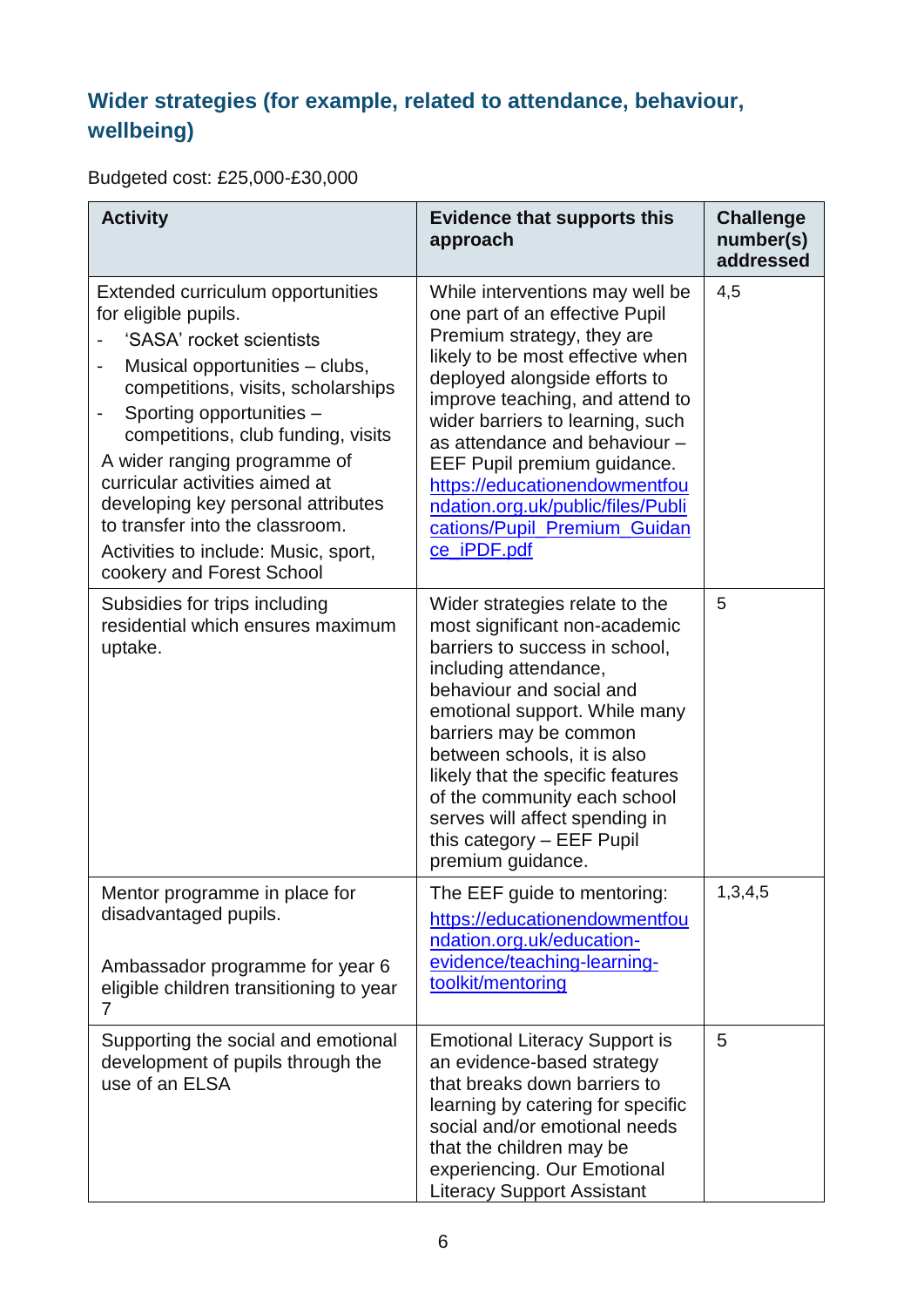|                                                                                                                                | (ELSA) is a dedicated member<br>of staff who supports the<br>lunchtime sessions, helping<br>children overcome any<br>difficulties that they would have<br>otherwise brought back into the<br>classroom and therefore<br>inhibiting their ability to learn.<br>The ESLA then continues<br>these sessions with specific<br>children who have been<br>identified as needing additional<br>social and/or emotional<br>support. The quality of this<br>support is continually<br>monitored through an<br>educational psychology (EP)<br>service every half term for a<br>consistent and effective<br>approach to supporting these<br>children. |   |
|--------------------------------------------------------------------------------------------------------------------------------|-------------------------------------------------------------------------------------------------------------------------------------------------------------------------------------------------------------------------------------------------------------------------------------------------------------------------------------------------------------------------------------------------------------------------------------------------------------------------------------------------------------------------------------------------------------------------------------------------------------------------------------------|---|
| Presence of SLT at the school gate<br>at the beginning and end of every<br>day to support parental engagement                  | A strategy that supports<br>parental engagement, allowing<br>pupils/parents to share any<br>information at the beginning of<br>the school day so that pupils<br>can come into school ready to<br>learn and parents feel<br>supported and receive the help<br>that they may need (EEF).                                                                                                                                                                                                                                                                                                                                                    | 5 |
| Specific intervention to improve<br>mental health and well-being for<br>children in relation to their family<br>circumstances. | Led by the school's Family<br>Support Advisor to improve<br>their emotional well-being, in<br>order for them to access the<br>day-to-day curriculum without<br>their situation impacting on<br>them.                                                                                                                                                                                                                                                                                                                                                                                                                                      | 5 |

# **Total budgeted cost: £98,000**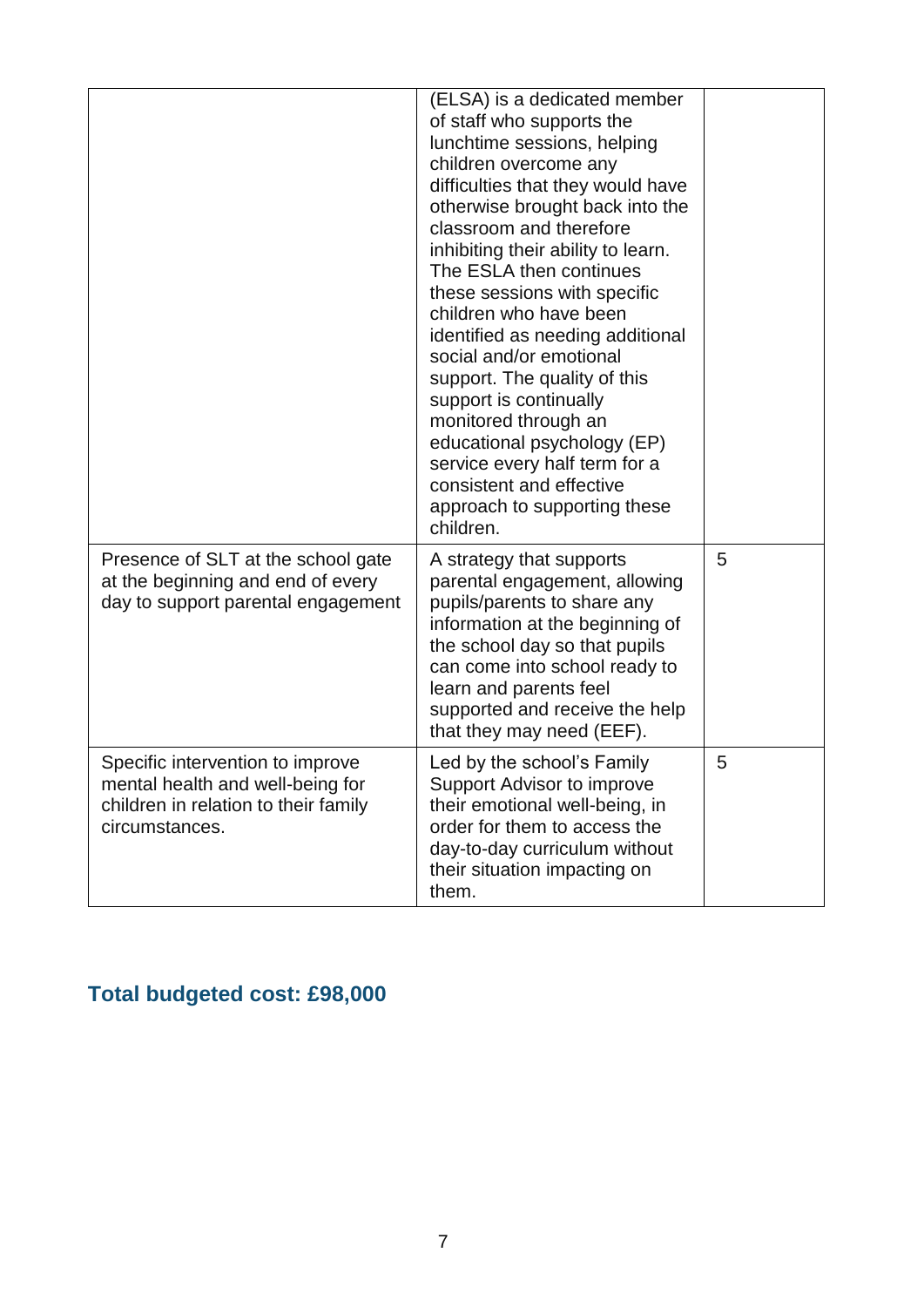## **Part B: Review of outcomes in the previous academic year**

## **Pupil premium strategy outcomes**

This details the impact that our pupil premium activity had on pupils in the 2020 to 2021 academic year.

The impact that our pupil premium activity has had on pupils during 2019-2020 can be found on our previous strategy plan and the impact statement published on the school website. Families eligible for the pupil premium funding remain a high-profile group to ensure that their wellbeing is monitored closely.

Pupil premium money is split into three areas of need according to the priorities for the individual. These are teaching support, academic support and wider approaches. Many children are reached through more than one of these areas and pupils who are not eligible for pupil premium also benefit from the support put in place. There were 72 pupils eligible for Pupil Premium funding during this academic year.

Increased support from the inclusion team has ensured that teachers are developing strategies to guide Pupil Premium SEN children more effectively. 25% of the Pupil Premium cohort was SEN. Continued improvement of teaching has led to improved knowledge of pupil premium, disadvantaged pupils and more awareness of needs and barriers to learning. Pupil progress meetings for all year groups ensure that teachers are putting the right amount of focus on this group of children.

A 'Mentoring Programme' focused on the disadvantaged group has given time to teachers and support staff to work with children 1:1 on a weekly basis. The 23 pupils who received mentoring from their designated teacher reported that it 'made them feel more confident in their learning and helped them see common mistakes they were making'. It's also given children a sense of ownership and accountability over their learning.

## **Externally provided programmes**

*Please include the names of any non-DfE programmes that you purchased in the previous academic year. This will help the Department for Education identify which ones are popular in England*

| <b>Programme</b>                        | <b>Provider</b>      |
|-----------------------------------------|----------------------|
| <b>Accelerated Reader</b>               | Renaissance Learning |
| From recognizing students' achievements |                      |
| to students discovering new interests,  |                      |